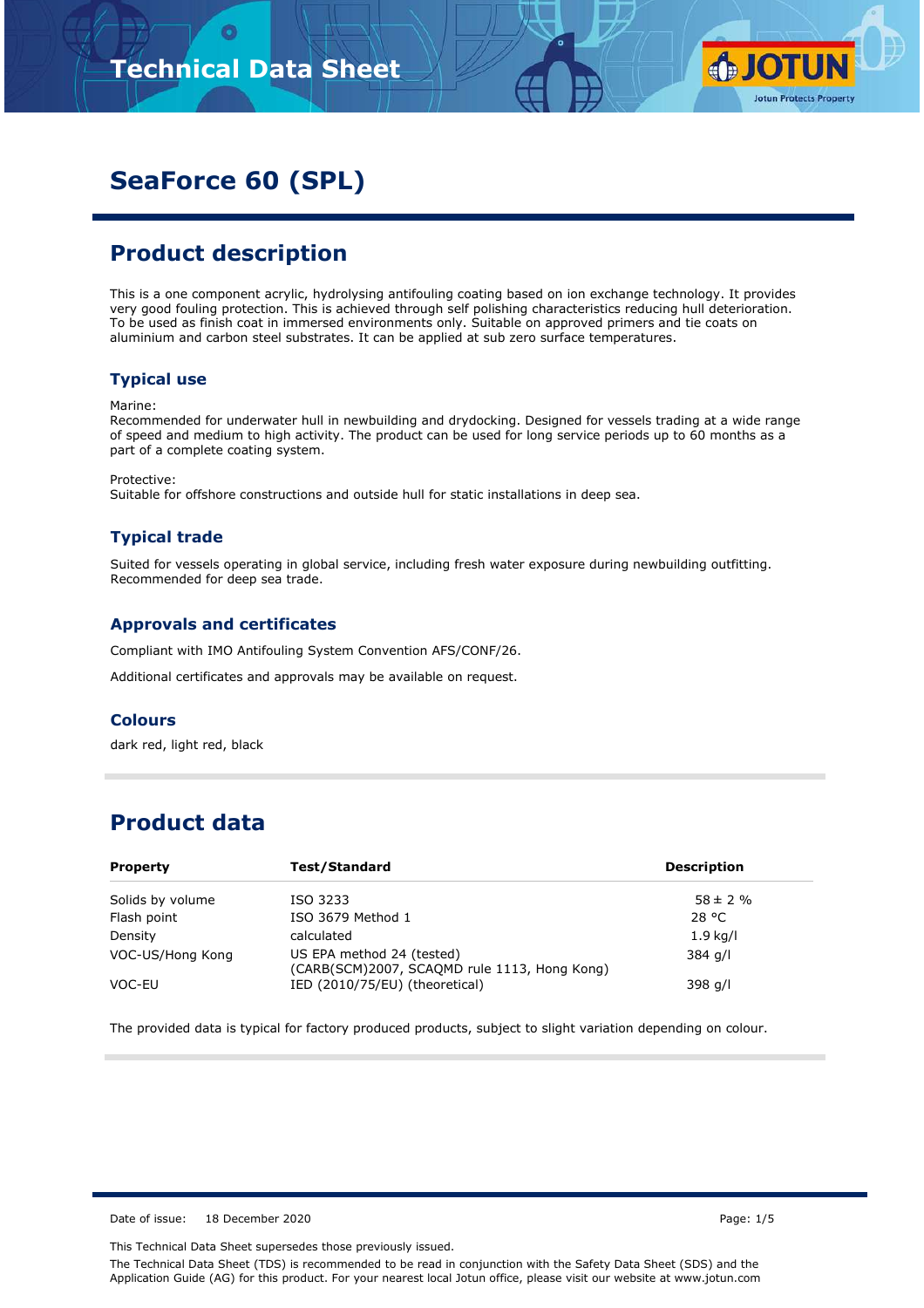

### **Film thickness per coat**

#### **Typical recommended specification range**

| Dry film thickness         |  | 75 - 175 µm  |                               |
|----------------------------|--|--------------|-------------------------------|
| Wet film thickness         |  | 130 - 300 µm |                               |
| Theoretical spreading rate |  |              | $7.7 - 3.3$ m <sup>2</sup> /l |

Max total DFT for multiple coats in the antifouling system: 500 µm

# **Surface preparation**

To secure lasting adhesion to the subsequent product all surfaces shall be clean, dry and free from any contamination.

#### **Surface preparation summary table**

|                  |                                                                                                                                                                                                                                                                                                                                                                                              | <b>Surface preparation</b>                                                                                                                                                                                                                                                                                                                                                                   |  |  |  |
|------------------|----------------------------------------------------------------------------------------------------------------------------------------------------------------------------------------------------------------------------------------------------------------------------------------------------------------------------------------------------------------------------------------------|----------------------------------------------------------------------------------------------------------------------------------------------------------------------------------------------------------------------------------------------------------------------------------------------------------------------------------------------------------------------------------------------|--|--|--|
| <b>Substrate</b> | Minimum                                                                                                                                                                                                                                                                                                                                                                                      | Recommended                                                                                                                                                                                                                                                                                                                                                                                  |  |  |  |
| Coated surfaces  | New tie coat or new antifouling:<br>Remove any contamination that could<br>interfere with the intercoat adhesion.<br>Exceeding maximum recoat intervals<br>will require cleaning/abrading and/or<br>application of additional coats,<br>depending on condition.<br>Aged antifouling with leached layer:<br>Removal by thorough fresh water<br>washing at minimum nozzle pressure<br>200 bar. | New tie coat or new antifouling:<br>Remove any contamination that could<br>interfere with the intercoat adhesion.<br>Exceeding maximum recoat intervals<br>will require cleaning/abrading and/or<br>application of additional coats,<br>depending on condition.<br>Aged antifouling with leached layer:<br>Removal by thorough fresh water<br>washing at minimum nozzle pressure<br>340 bar. |  |  |  |

## **Application**

#### **Application methods**

The product can be applied by

Spray: Use airless spray.

Brush: May be used. Care must be taken to achieve the specified dry film thickness.

Date of issue: 18 December 2020 **Page: 2/5** 

This Technical Data Sheet supersedes those previously issued.

The Technical Data Sheet (TDS) is recommended to be read in conjunction with the Safety Data Sheet (SDS) and the Application Guide (AG) for this product. For your nearest local Jotun office, please visit our website at www.jotun.com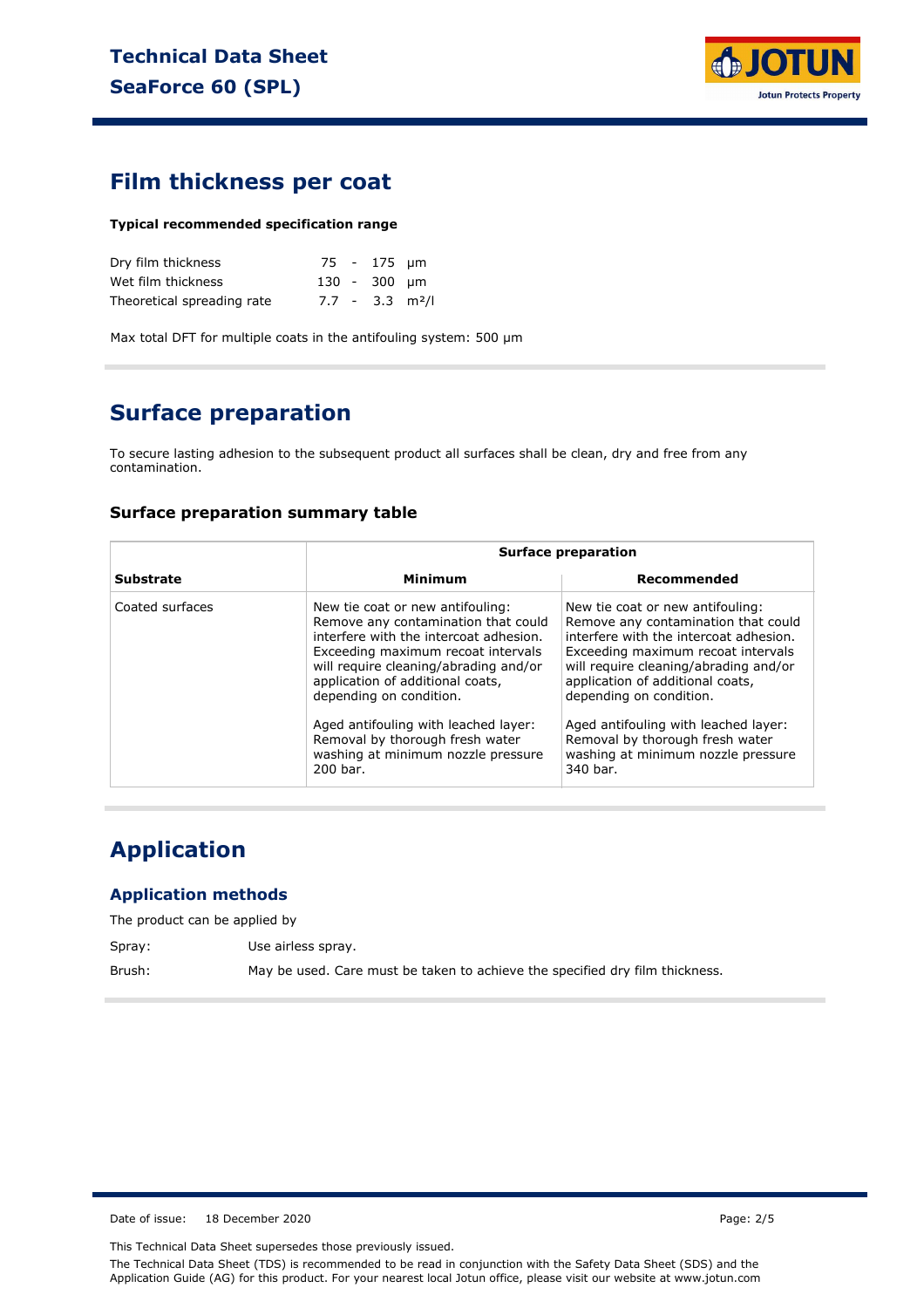

#### **Product mixing**

Single pack

#### **Thinner/Cleaning solvent**

Thinner: Jotun Thinner No. 7

#### **Guiding data for airless spray**

| Nozzle tip (inch/1000):       | 21-31            |
|-------------------------------|------------------|
| Pressure at nozzle (minimum): | 150 bar/2100 psi |

### **Drying and Curing time**

| Substrate temperature     | $-10\degree$ C $0\degree$ C $5\degree$ C $10\degree$ C $23\degree$ C $40\degree$ C |      |                          |       |      |  |
|---------------------------|------------------------------------------------------------------------------------|------|--------------------------|-------|------|--|
| Surface (touch) dry       | 5 h                                                                                | 2 h  | 1 h 45 min 30 min 30 min |       |      |  |
| Dry to over coat, minimum | 48 h                                                                               | 36 h | 12 h9h                   | - 7 h | .6 h |  |
| Dried/cured for immersion | 48 h                                                                               |      | 36h 12h 12h              | 10 h  | R h  |  |

For maximum overcoating intervals, refer to the Application Guide (AG) for this product.

When three or more antifouling coats are applied in rapid succession it is recommended to double the time for immersion.

Drying and curing times are determined under controlled temperatures and relative humidity below 85 %, and at average of the DFT range for the product.

Surface (touch) dry: The state of drying when slight pressure with a finger does not leave an imprint or reveal tackiness.

Dry to over coat, minimum: The recommended shortest time before the next coat can be applied.

Dried/cured for immersion: Minimum time before the coating can be permanently immersed in sea water.

### **Recommended type of primer**

Anticorrosive primer system suitable for purpose. Recommended tie coat for the subsequent antifouling coat is Safeguard Universal ES or Safeguard Plus.

### **Packaging (typical)**

|                   | Volume   | <b>Size of containers</b> |
|-------------------|----------|---------------------------|
|                   | (litres) | (litres)                  |
| SeaForce 60 (SPL) | 20       | 20                        |

Date of issue: 18 December 2020 **Page: 3/5** 

This Technical Data Sheet supersedes those previously issued. The Technical Data Sheet (TDS) is recommended to be read in conjunction with the Safety Data Sheet (SDS) and the Application Guide (AG) for this product. For your nearest local Jotun office, please visit our website at www.jotun.com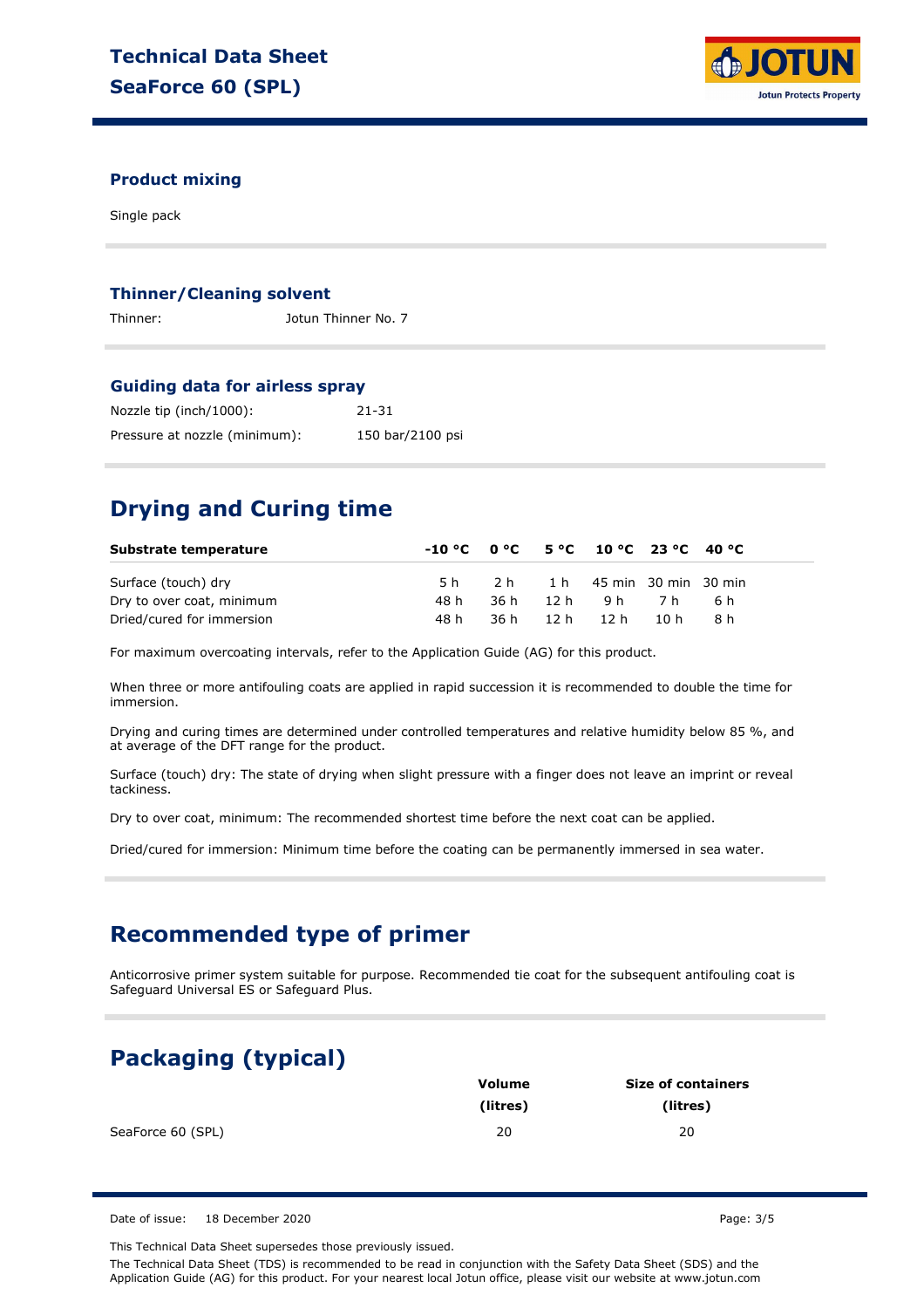## **Technical Data Sheet SeaForce 60 (SPL)**



The volume stated is for factory made colours. Note that local variants in pack size and filled volumes can vary due to local regulations.

### **Storage**

The product must be stored in accordance with national regulations. Keep the containers in a dry, cool, well ventilated space and away from sources of heat and ignition. Containers must be kept tightly closed. Handle with care.

### **Shelf life at 23 °C**

SeaForce 60 (SPL)

 $18$  month(s)

For black colour, the shelf life is 6 months

In some markets commercial shelf life can be dictated shorter by local legislation. The above is minimum shelf life, thereafter the paint quality is subject to re-inspection.

### **Caution**

This product is for professional use only. The applicators and operators shall be trained, experienced and have the capability and equipment to mix/stir and apply the coatings correctly and according to Jotun's technical documentation. Applicators and operators shall use appropriate personal protection equipment when using this product. This guideline is given based on the current knowledge of the product. Any suggested deviation to suit the site conditions shall be forwarded to the responsible Jotun representative for approval before commencing the work.

# **Health and safety**

Please observe the precautionary notices displayed on the container. Use under well ventilated conditions. Do not inhale spray mist. Avoid skin contact. Spillage on the skin should immediately be removed with suitable cleanser, soap and water. Eyes should be well flushed with water and medical attention sought immediately.

### **Colour variation**

When applicable, products primarily meant for use as primers or antifoulings may have slight colour variations from batch to batch. Such products may fade and chalk when exposed to sunlight and weathering.

Colour and gloss retention on topcoats/finish coats may vary depending on type of colour, exposure environment such as temperature, UV intensity etc., and application quality. Contact your local Jotun office for further information.

### **Disclaimer**

The information in this document is given to the best of Jotun's knowledge, based on laboratory testing and practical experience. Jotun's products are considered as semi-finished goods and as such, products are often used under conditions beyond Jotun's control. Jotun cannot guarantee anything but the quality of the product itself. Minor product variations may be implemented in order to comply with local requirements. Jotun reserves the right to change the given data without further notice.

Users should always consult Jotun for specific guidance on the general suitability of this product for their needs and specific application practices.

If there is any inconsistency between different language issues of this document, the English (United Kingdom)

Date of issue: 18 December 2020 Page: 4/5

This Technical Data Sheet supersedes those previously issued.

The Technical Data Sheet (TDS) is recommended to be read in conjunction with the Safety Data Sheet (SDS) and the Application Guide (AG) for this product. For your nearest local Jotun office, please visit our website at www.jotun.com